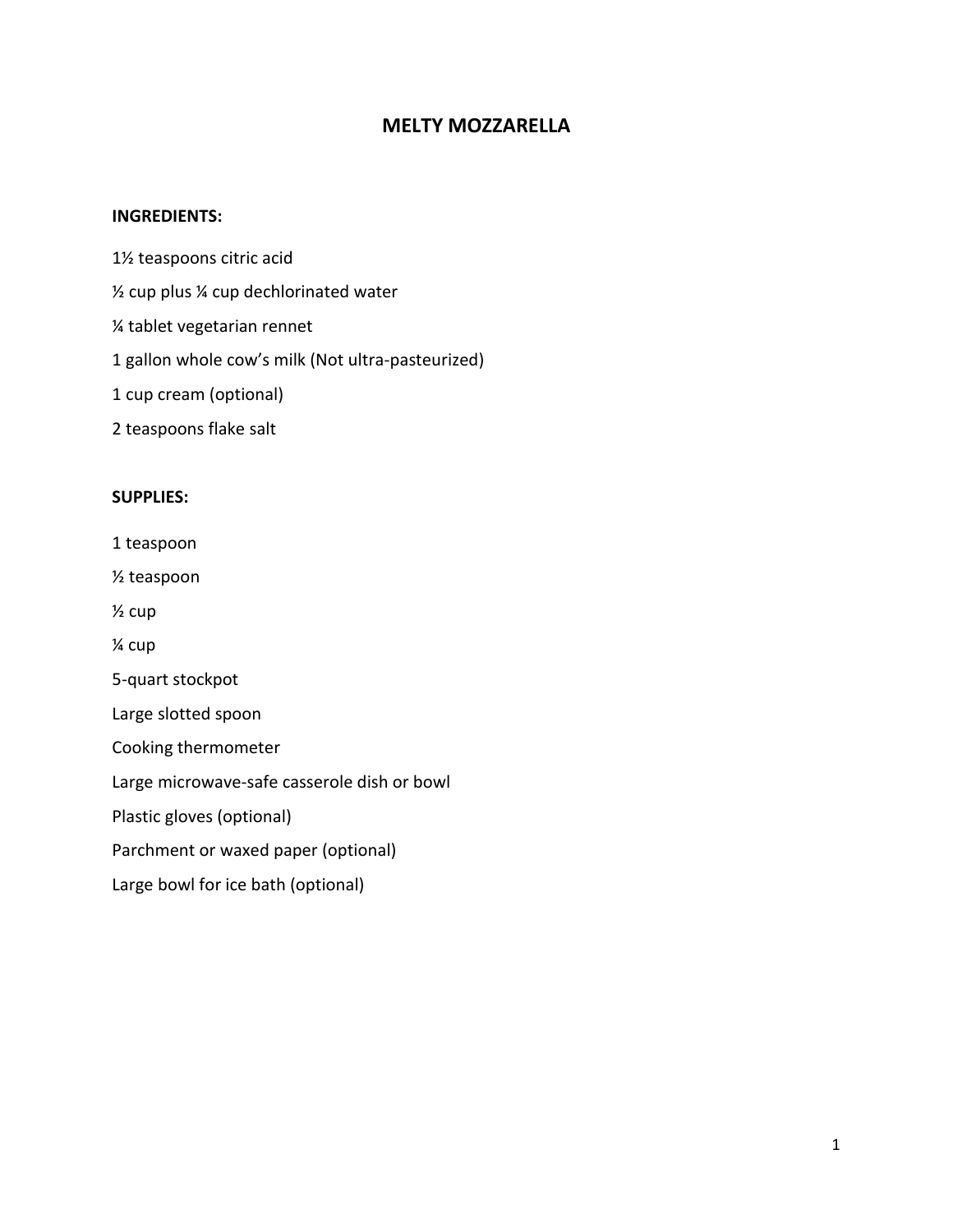

1. Stir the citric acid into the  $\frac{1}{2}$  cup water 2. Dissolve the  $\frac{1}{4}$  tablet of rennet in the and set aside.  $\frac{1}{4}$  cup of water and set it aside.



3. Pour the milk into the pot. Optional: Add 4. Stir in the well-dissolved citric acid the cup of cream to make a more succulent solution and heat on medium to 90<sup>o</sup>F. cheese, closer to fresh mozzarella di bufala!



5. When the milk temperature reaches 90°F, 6. Heat to 105°F if you plan on using the add the rennet solution and mix it in with microwave method to stretch the 20 quick strokes to make sure it is incorporated cheese (for stretching in a hot whey evenly. Then, without stirring, continue heating. bath, heat to 110<sup>o</sup>F). Coagulation will







 start to happen, look for separation between curds and whey, clumps, or a yogurt-like texture.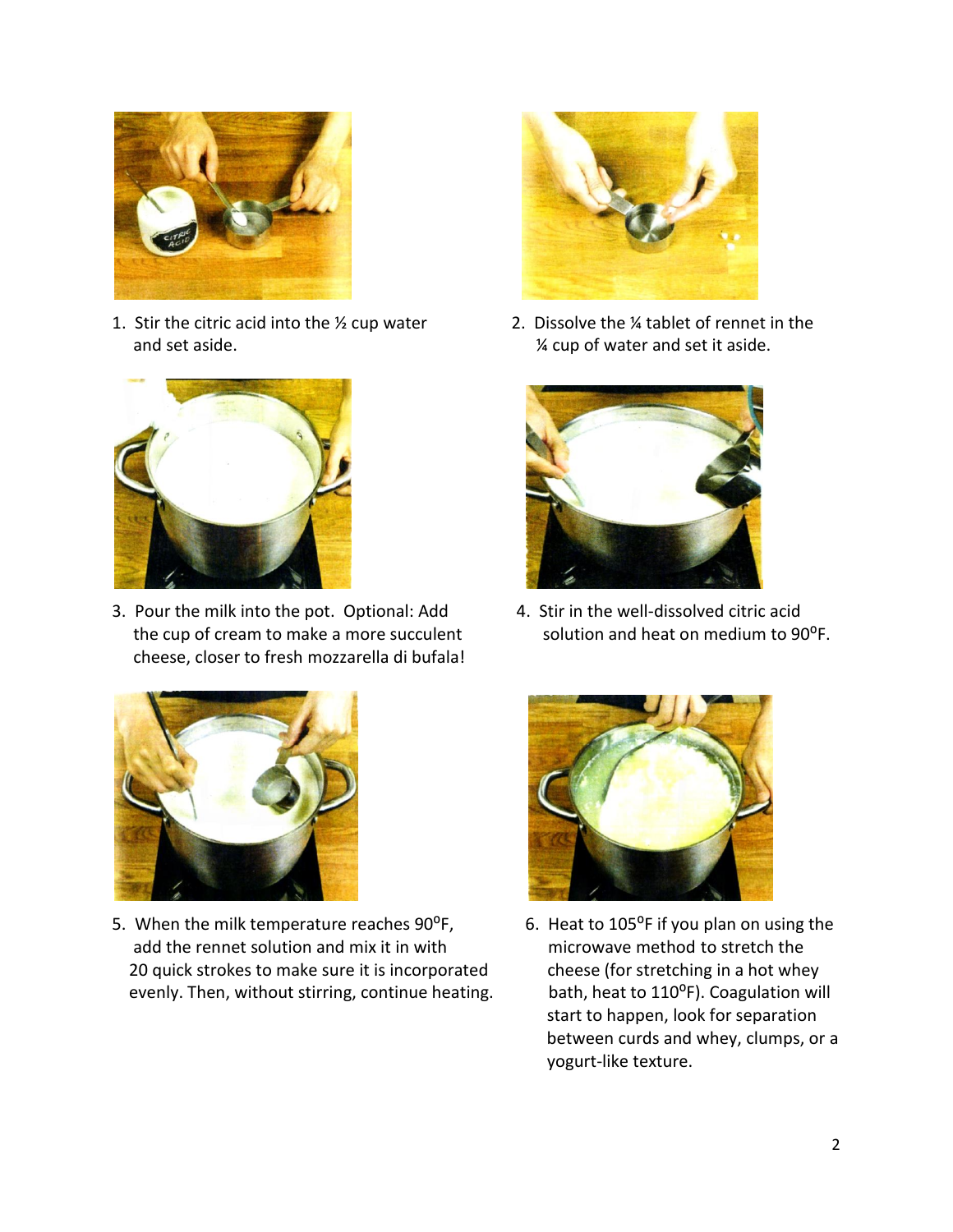

7. Use the spoon to slice large clumps of 8. When the texture of the curds has curd to just 1 to 2 inches in size. Slowly changed from that of soft yougurt to remove the pieces around in the warm whey that of a scrambled egg (about 2 for 1 minute to help them shrink as they cook. additional minutes of cooking and Lower the heat to hold the temperature of the gentle stirring), scoop the curds into milk as soon as it reaches  $105^{\circ}F/110^{\circ}F$ . the microwave-safe bowl.



9. Drain off any visible whey into the pot 10. Microwave the curds for 1 minute as you hold the curds with your hands or on high (the default quick-heat a spoon. Flatten the curds across the bowl settings usually do the trick). Using for more even heating. The spoon or your hand, fold the





 curd mass over itself 5 times, to distribute the heat evenly. Drain off any whey that is released.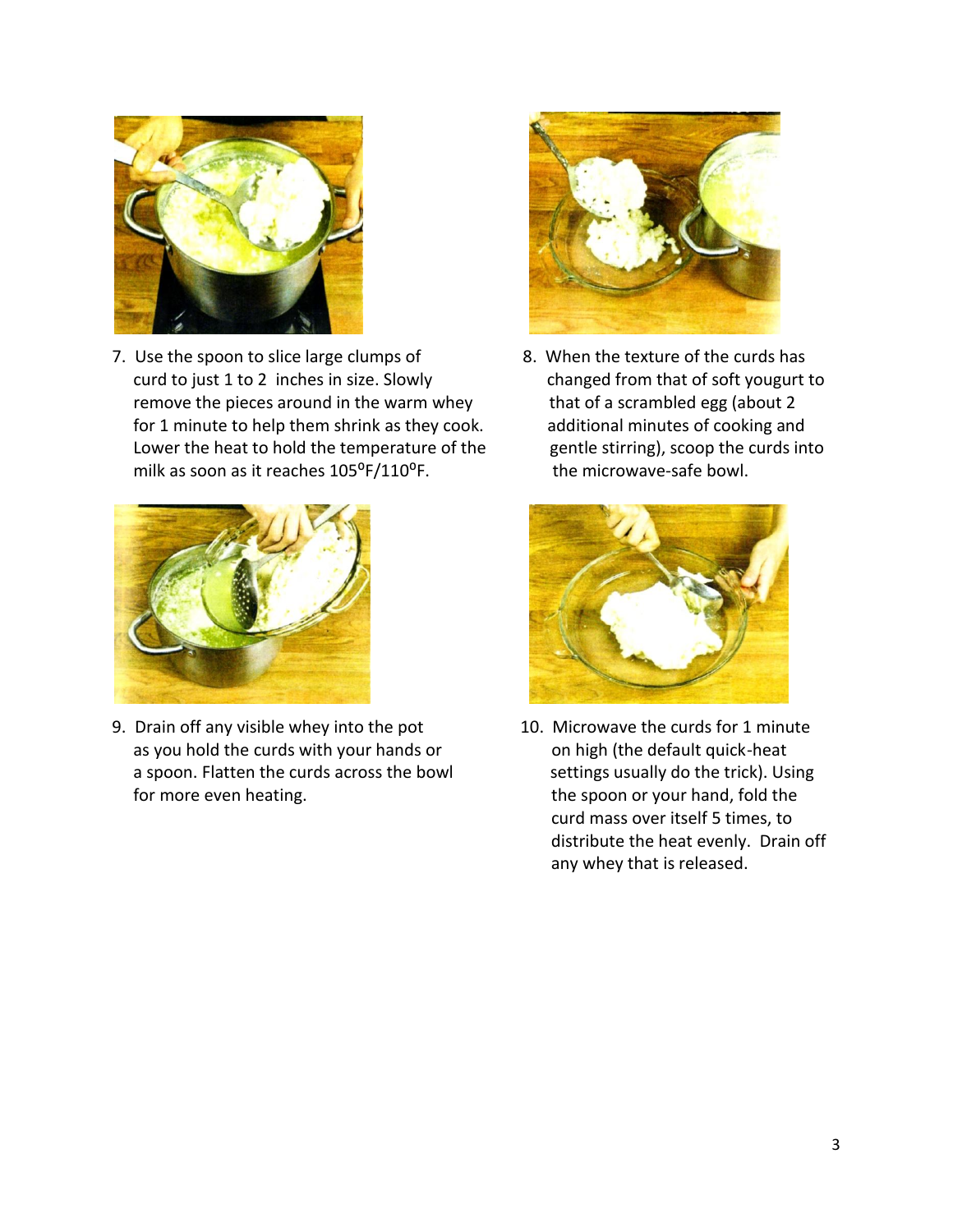

11. Microwave again for 30 seconds on high. 12. Microwave for another 30 seconds Drain the whey immediately. Sprinkle salt on high. There should be very little on the curds and fold and flatten them whey now. Fold the curds over 10 times to incorporate the salt evenly. Themselves repeatedly, pressing (Note: if it's too hot on your hands, use a down between folds. The curds spoon or wear clean plastic gloves.) https://www.mormally transform most dramatically



13. The curt temperature should be  $135^{\circ}F$ , 14. During the folding process, the curds though you don't want to stop to check, will start out looking a little like lumpy since the curds will cool in the time it takes cookie batter, then will suddenly to do so. The curds may come together to become springy and stretchy like form one large mass in as few as 5 folds or as perfect bread dough. Test it by many as 30. Solution 1. Stretching the curd a little every few



into cheese after this heating.



folds.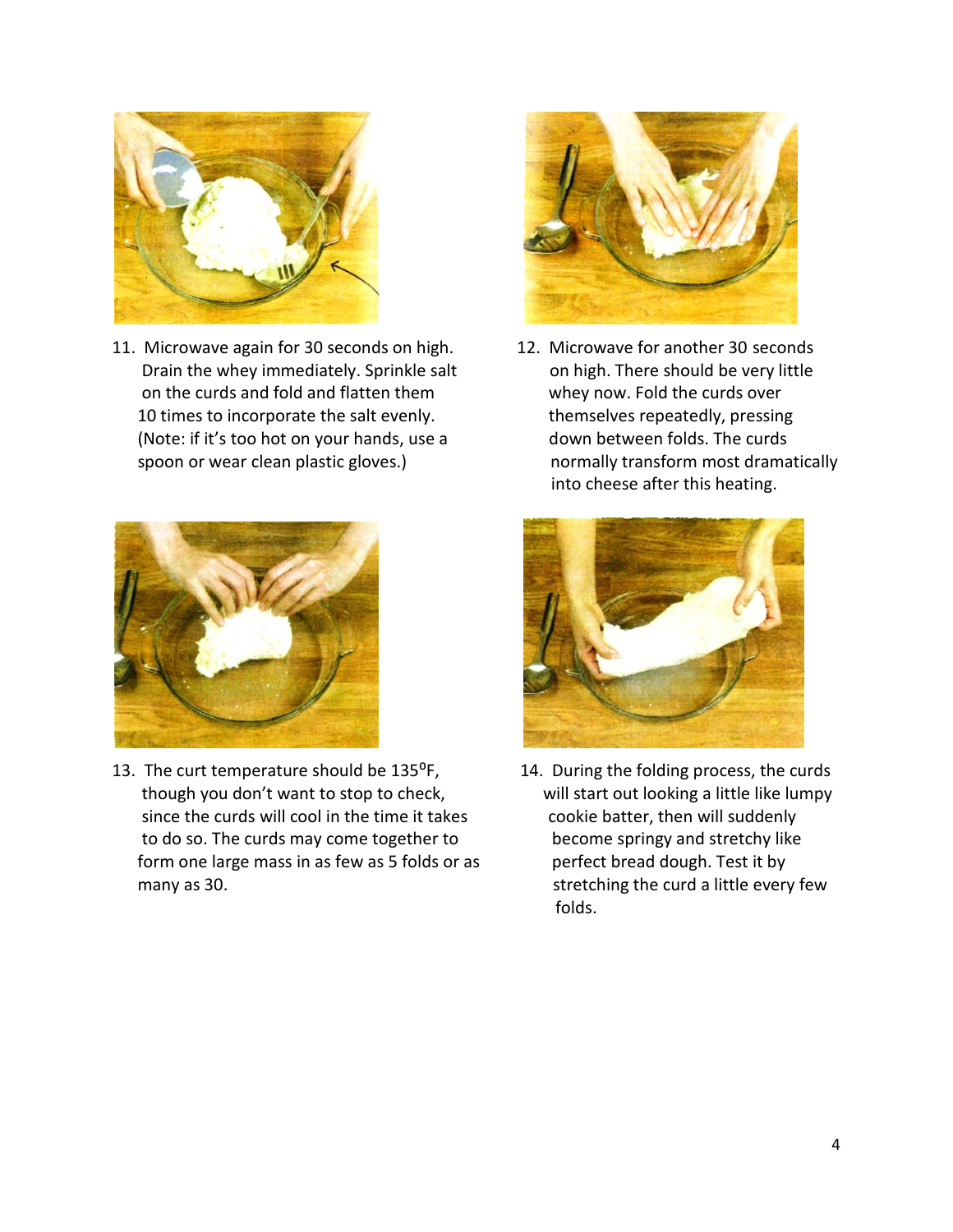

15. The curd becomes mozzarella when the 16. If you like the result now, you are done. shiny when stretched. This is when you cooled too much for additional other shapes. another 30 seconds. (Note: The less



edges look smooth and the surface looks If the curd tears or shreds into strings, it can form it into smooth balls, ropes, or stretching. Heat it in the microwave for you heat and stretch your mozzarella, the more tender it will be.)

#### **VARIATIONS & SUPBSTITUTIONS**

- Try low-fat cow's milk the sturdy result will be easier to shred or try raw goat's milk for a tangy flavor (pasteurized goat's milk curd is not very sturdy). Beware, however, the texture will not be as creamy, and the yield will decrease a bit with these alternate milks.
- Add herbs, cracked Black pepper, Chili pepper flakes, and anything from bacon crumbles to dried fruit bits when you add and fold the salt into the curd.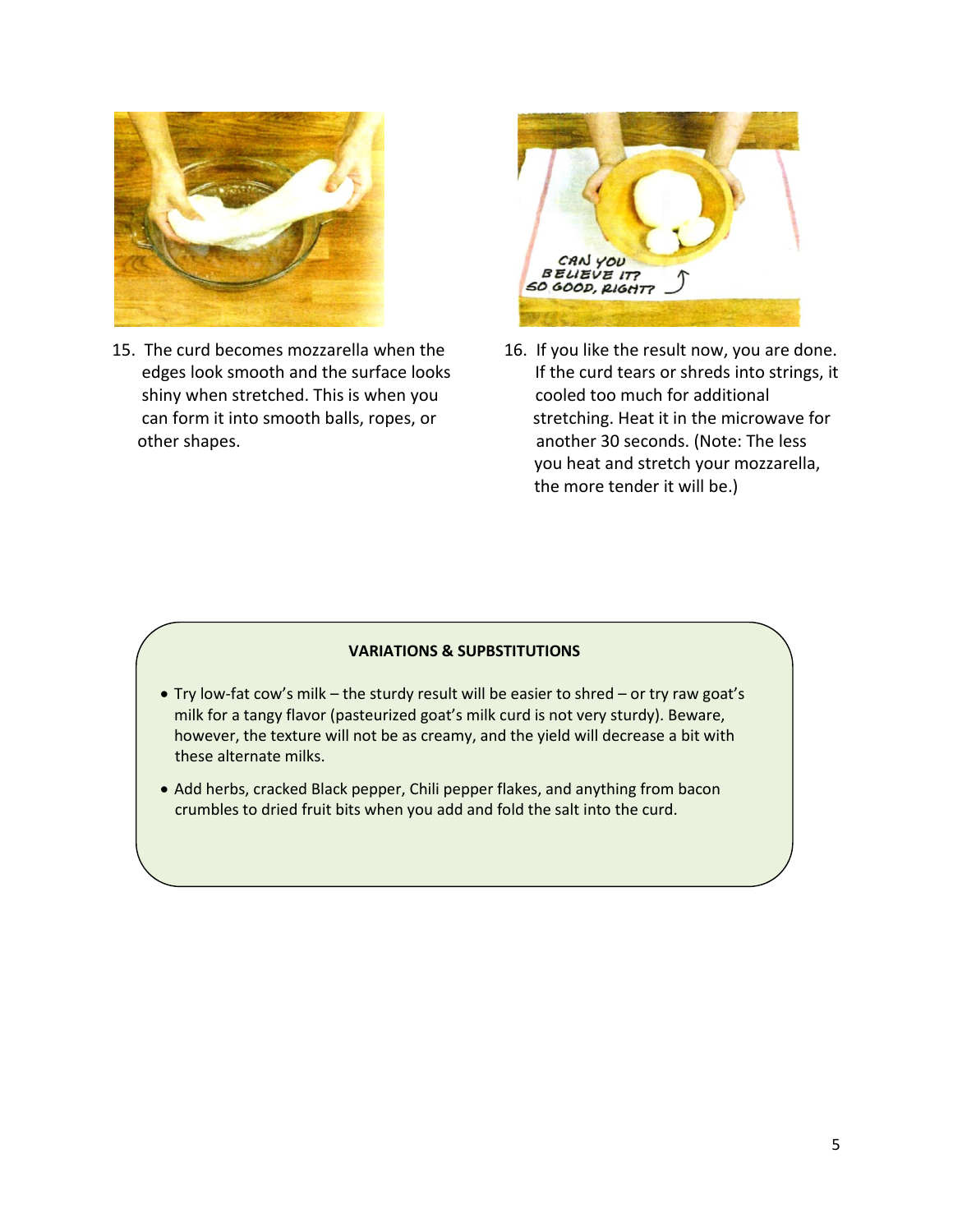# **SHAPING PULLED CURD**

You can cut cubes of mozzarella and toss them in vinaigrette for a delicious marinated appetizer, but this method is worth it if you want to make legit-looking, marinated bocconcini (Italian for "little mouthfuls") for a party, or to give as a gift. Finish the look by marinating in a pretty jar.



## **SUPPLIES:**

Pulled cheese curd from Melty Mozzarella

Parchment or waxed paper (slightly wider than the length of the pulled curd

Cotton twine (twice as long as the pulled curd)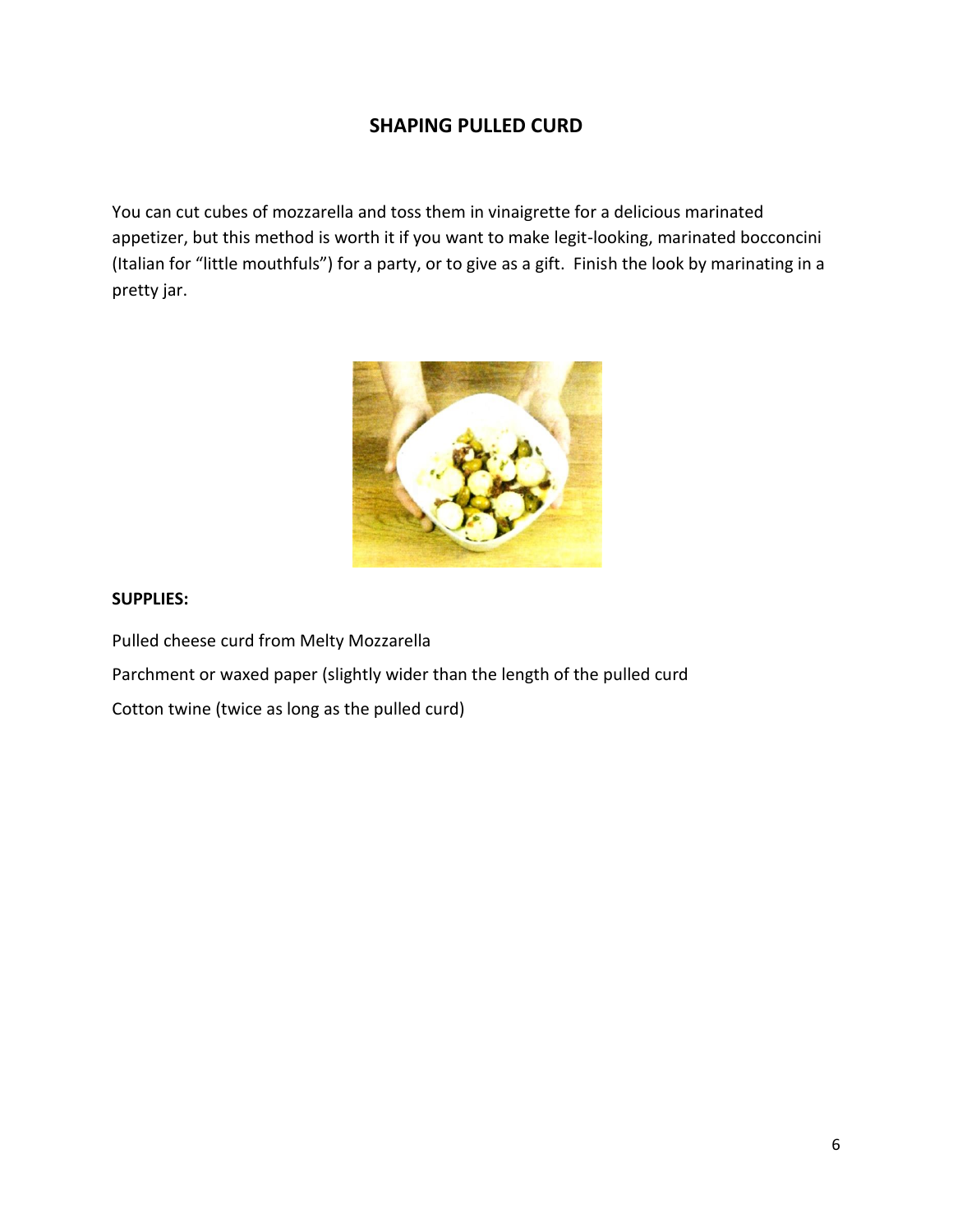

1. Prepare a pulled rope of Melty Mozzarella, 2. Centre the rope horizontally across the



3. Tie one end of the roll with one end of 4. Wrap the long end of twine around work with.



5. Thread the twine end under the loop you 6. Pull tightly on both ends of the knot,



much like you do to make Pizza Filata.  $\qquad \qquad$  parchment (about 2 – 3 inches on each side, and roll the mozzarella tightly. Twist and pinch the ends closed.



twine, keeping a long length of twine to the roll, about 1<sup>12</sup> inches from the end.



just made to complete a simple knot. Nearly pinching off your first little bite. Repeat the loop-and-knot sequence, about 1½ inches from the previous loop and knot.